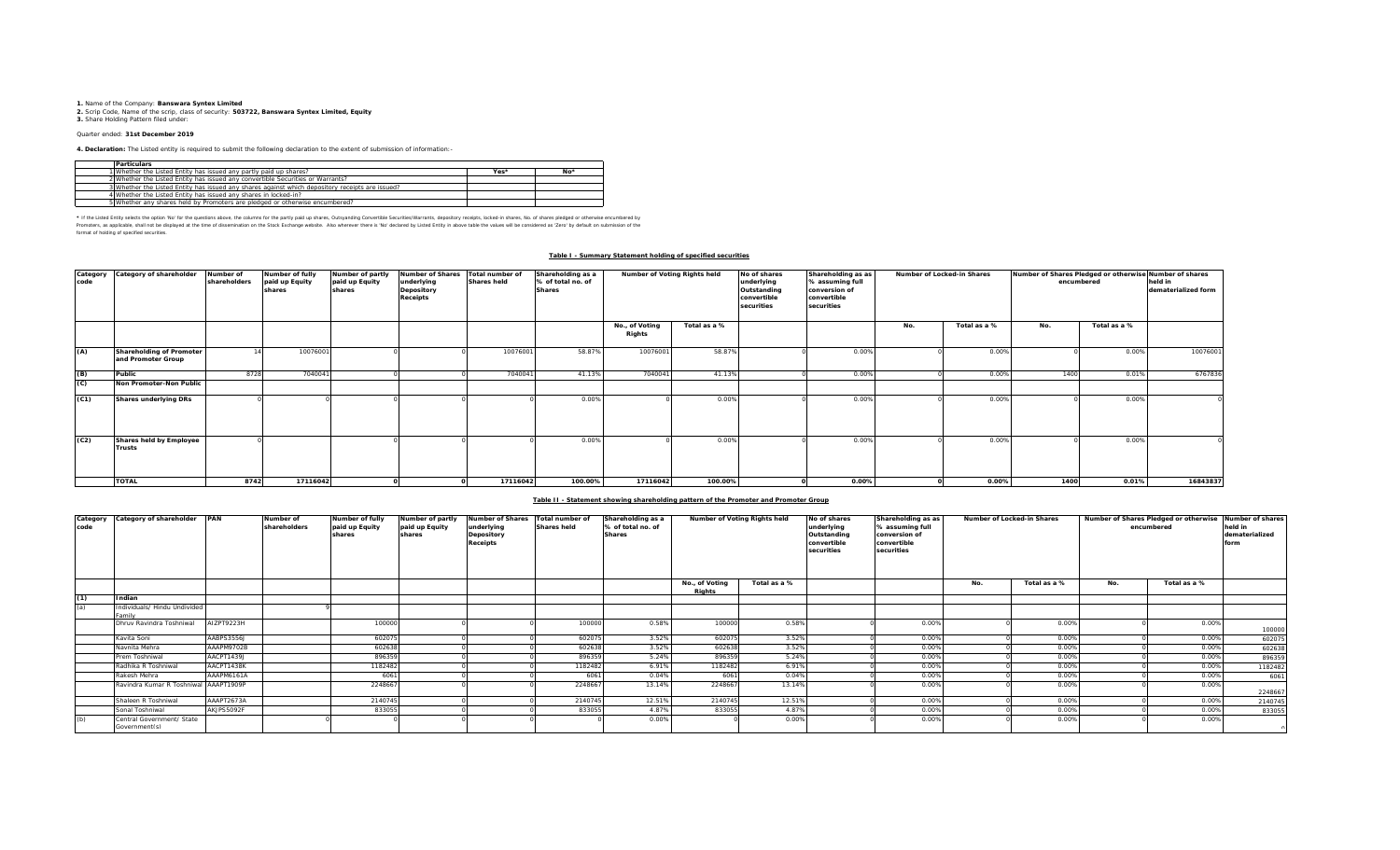| (d) | <b>Bodies Corporate</b>                                                                   |            |          |  |          |        |          |        |       |       |          |          |
|-----|-------------------------------------------------------------------------------------------|------------|----------|--|----------|--------|----------|--------|-------|-------|----------|----------|
|     | Lawson Trading Co. Pvt Ltd AAACL6061B                                                     |            | 405018   |  | 405018   | 2.37%  | 405018   | 2.37%  | 0.00% | 0.00% | 0.00%    | 405018   |
|     | Moonfine Trading Co. Pvt Ltd AACCM2240H                                                   |            | 194500   |  | 194500   | 1.14%  | 194500   | 1.14%  | 0.00% | 0.00% | 0.00%    | 194500   |
|     | Niral Trading Pvt Ltd                                                                     | AAACN3463B | 561665   |  | 561665   | 3.28%  | 561665   | 3.28%  | 0.00% | 0.00% | 0.00%    | 561665   |
|     | Speedshore Trading Co. Pvt AAECS7228M                                                     |            | 202736   |  | 202736   | 1.18%  | 202736   | 1.18%  | 0.00% | 0.00% | 0.00%    | 202736   |
|     | Sub-Total (A)(1)                                                                          |            | 9976001  |  | 9976001  | 58.28% | 9976001  | 58.28% | 0.00% | 0.00% | 0.00%    | 9976001  |
| (2) | Foreign                                                                                   |            |          |  |          |        |          |        |       |       |          |          |
| (a) | Individuals (Non-Resident<br>Individuals/ Foreign<br>Individuals)                         |            |          |  |          |        |          |        |       |       |          |          |
|     | Udit Ravindra Toshniwal                                                                   | AJIPT4880G | 100000   |  | 100000   | 0.58%  | 100000   | 0.58%  | 0.00% | 0.00% | 0.00%    | 100000   |
| (h) | Government                                                                                |            |          |  |          | 0.00%  |          | 0.00%  | 0.00% | 0.00% | 0.00%    |          |
|     | Institutions                                                                              |            |          |  |          | 0.00%  |          | 0.00%  | 0.00% | 0.00% | 0.00%    |          |
|     | Foreign Portfolio Investor                                                                |            |          |  |          | 0.00%  |          | 0.00%  | 0.00% | 0.00% | 0.00%    |          |
|     | Any Other (specify)                                                                       |            |          |  |          | 0.00%  |          | 0.00%  | 0.00% | 0.00% | 0.00%    |          |
|     | Sub-Total (A)(2)                                                                          |            | 100000   |  | 100000   | 0.58%  | 100000   | 0.58%  | 0.00% | 0.00% | $0.00\%$ | 100000   |
|     | <b>Total Shareholding of</b><br>Promoter and Promoter<br>Group $(A)$ =<br>$(A)(1)+(A)(2)$ |            | 10076001 |  | 10076001 | 58.87% | 10076001 | 58.87% | 0.00% | 0.00% | 0.00%    | 10076001 |

## **Table III - Statement showing shareholding pattern of the Public shareholder**

| Category<br>code  | Category of shareholder PAN                                                   |            | Number of<br>shareholders | Number of fully<br>paid up Equity<br>shares | Number of partly<br>paid up Equity<br>shares | Number of Shares<br>underlying<br>Depository | Total number of<br><b>Shares held</b> | Shareholding as a<br>% of total no. of<br><b>Shares</b> | Number of Voting Rights held |        | No of shares<br>underlying<br>Outstanding | Shareholding as as<br>% assuming full<br>conversion of | Number of Locked-in Shares |       | Number of Shares Pledged or otherwise Number of shares<br>encumbered |       | held in<br>dematerialized |
|-------------------|-------------------------------------------------------------------------------|------------|---------------------------|---------------------------------------------|----------------------------------------------|----------------------------------------------|---------------------------------------|---------------------------------------------------------|------------------------------|--------|-------------------------------------------|--------------------------------------------------------|----------------------------|-------|----------------------------------------------------------------------|-------|---------------------------|
|                   |                                                                               |            |                           |                                             |                                              | Receipts                                     |                                       |                                                         |                              |        | convertible<br>securities                 | convertible<br>securities                              |                            |       |                                                                      |       | form                      |
| (1)               | <b>Institutions</b>                                                           |            |                           |                                             |                                              |                                              |                                       |                                                         |                              |        |                                           |                                                        |                            |       |                                                                      |       |                           |
|                   | Mutual Funds / UTI                                                            |            |                           | 300                                         |                                              |                                              | 300                                   | 0.00%                                                   | 300                          | 0.00%  |                                           | 0.00%                                                  |                            | 0.00% |                                                                      | 0.00% |                           |
| (a)<br>(b)<br>(c) | /enture Capital Funds                                                         |            |                           |                                             |                                              |                                              |                                       | 0.00%                                                   |                              | 0.00%  |                                           | 0.00%                                                  |                            | 0.00% |                                                                      | 0.00% |                           |
|                   | Alternate Investment Funds                                                    |            |                           |                                             |                                              |                                              |                                       | 0.00%                                                   |                              | 0.00%  |                                           | 0.00%                                                  |                            | 0.00% |                                                                      | 0.00% |                           |
| (d)               | Foreign Venture Capital<br>nvestors                                           |            |                           |                                             |                                              |                                              |                                       | 0.00%                                                   |                              | 0.00%  |                                           | 0.00%                                                  |                            | 0.00% |                                                                      | 0.00% |                           |
| (e)               | Foreign Portfolio Investors                                                   |            |                           |                                             |                                              |                                              |                                       | 0.00%                                                   |                              | 0.00%  |                                           | 0.00%                                                  |                            | 0.00% |                                                                      | 0.00% |                           |
| (f)               | inancial Institutions/ Banks                                                  |            |                           | 1000                                        |                                              |                                              | 1000                                  | 0.01%                                                   | 1000                         | 0.01%  |                                           | 0.00%                                                  |                            | 0.00% |                                                                      | 0.00% | 550                       |
| $\frac{1}{2}$     | nsurance Companies                                                            |            |                           |                                             |                                              |                                              |                                       | 0.00%                                                   |                              | 0.00%  |                                           | 0.00%                                                  |                            | 0.00% |                                                                      | 0.00% |                           |
|                   | Provident Funds/Pension<br>unds                                               |            |                           |                                             |                                              |                                              |                                       | 0.00%                                                   |                              | 0.00%  |                                           | 0.00%                                                  |                            | 0.00% |                                                                      | 0.00% |                           |
| (i)               | Any Other (Foreign                                                            |            |                           | 76758                                       |                                              |                                              | 76758                                 | 0.45%                                                   | 76758                        | 0.45%  |                                           | 0.00%                                                  |                            | 0.00% |                                                                      | 0.00% |                           |
|                   | <b>Institutional Investors)</b>                                               |            |                           |                                             |                                              |                                              |                                       |                                                         |                              |        |                                           |                                                        |                            |       |                                                                      |       | 76758                     |
|                   | Elara India Opportunities<br>und Limited                                      | AABCE6307N |                           | 658780                                      |                                              |                                              | 658780                                | 3.85%                                                   | 658780                       | 3.85%  |                                           | 0.00%                                                  |                            | 0.00% |                                                                      | 0.00% | 658780                    |
|                   | Sub-Total (B)(1)                                                              |            |                           | 736838                                      |                                              |                                              | 736838                                | 4.30%                                                   | 736838                       | 4.30%  |                                           | 0.00%                                                  |                            | 0.00% |                                                                      | 0.00% | 736088                    |
| (2)               | Central Govt/State<br>Govt(s)/President of<br>ndia                            |            |                           |                                             |                                              |                                              |                                       | 0.00%                                                   |                              | 0.00%  |                                           | 0.00%                                                  |                            | 0.00% |                                                                      | 0.00% |                           |
|                   | Sub-Total $(B)(2)$                                                            |            |                           |                                             |                                              | $\Omega$                                     |                                       | 0.00%                                                   | $\Omega$                     | 0.00%  |                                           | 0.00%                                                  |                            | 0.00% |                                                                      | 0.00% |                           |
| $\frac{(3)}{(a)}$ | <b>Non-institutions</b>                                                       |            |                           |                                             |                                              |                                              |                                       |                                                         |                              |        |                                           |                                                        |                            |       |                                                                      |       |                           |
|                   | Individuals -                                                                 |            |                           |                                             |                                              |                                              |                                       |                                                         |                              |        |                                           |                                                        |                            |       |                                                                      |       |                           |
|                   | Individual shareholders<br>holding nominal share capital<br>up to Rs. 2 lakh. |            | 8592                      | 294417                                      |                                              |                                              | 294417                                | 17.20%                                                  | 294417                       | 17.20% |                                           | 0.00%                                                  |                            | 0.00% | 650                                                                  | 0.00% | 2678894                   |
|                   | . Individual shareholders                                                     |            |                           | 760467                                      |                                              |                                              | 760467                                | 4.44%                                                   | 760467                       | 4.44%  |                                           | 0.00%                                                  |                            | 0.00% |                                                                      | 0.00% | 760467                    |
|                   | holding nominal share capital<br>in excess of Rs. 2 lakh.                     |            |                           |                                             |                                              |                                              |                                       |                                                         |                              |        |                                           |                                                        |                            |       |                                                                      |       |                           |
| (b)               | NBFCs registered with RBI                                                     |            |                           |                                             |                                              |                                              |                                       | 0.00%                                                   |                              | 0.00%  |                                           | 0.00%                                                  |                            | 0.00% |                                                                      | 0.00% |                           |
| $\frac{c}{d}$     | mployee Trusts                                                                |            |                           |                                             |                                              |                                              |                                       | 0.00%                                                   |                              | 0.00%  |                                           | 0.00%                                                  |                            | 0.00% |                                                                      | 0.00% |                           |
|                   | Overseas Depositories<br>(holding DRs) (balancing<br>(gure                    |            |                           |                                             |                                              |                                              |                                       |                                                         |                              |        |                                           |                                                        |                            |       |                                                                      |       |                           |
| (d)               | Any Other (Bodies<br>$\cdots$                                                 |            | 111                       | 414709                                      |                                              |                                              | 414709                                | 2.42%                                                   | 414709                       | 2.42%  |                                           | 0.00%                                                  |                            | 0.00% | 750                                                                  | 0.00% | 408531                    |